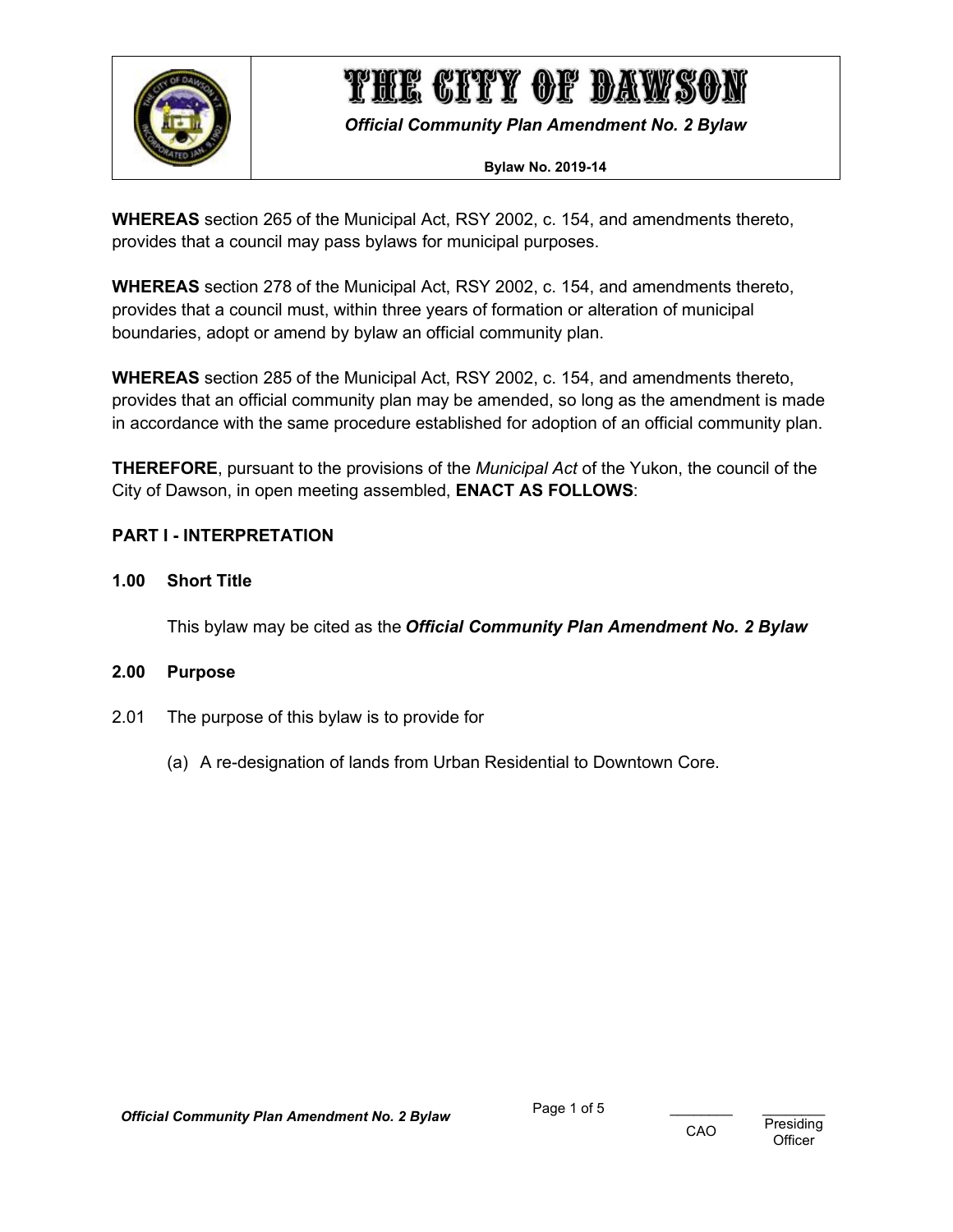

**Official Community Plan Amendment No. 2 Bylaw** 

**Bylaw No. 2019-14** 

# **Table of Contents**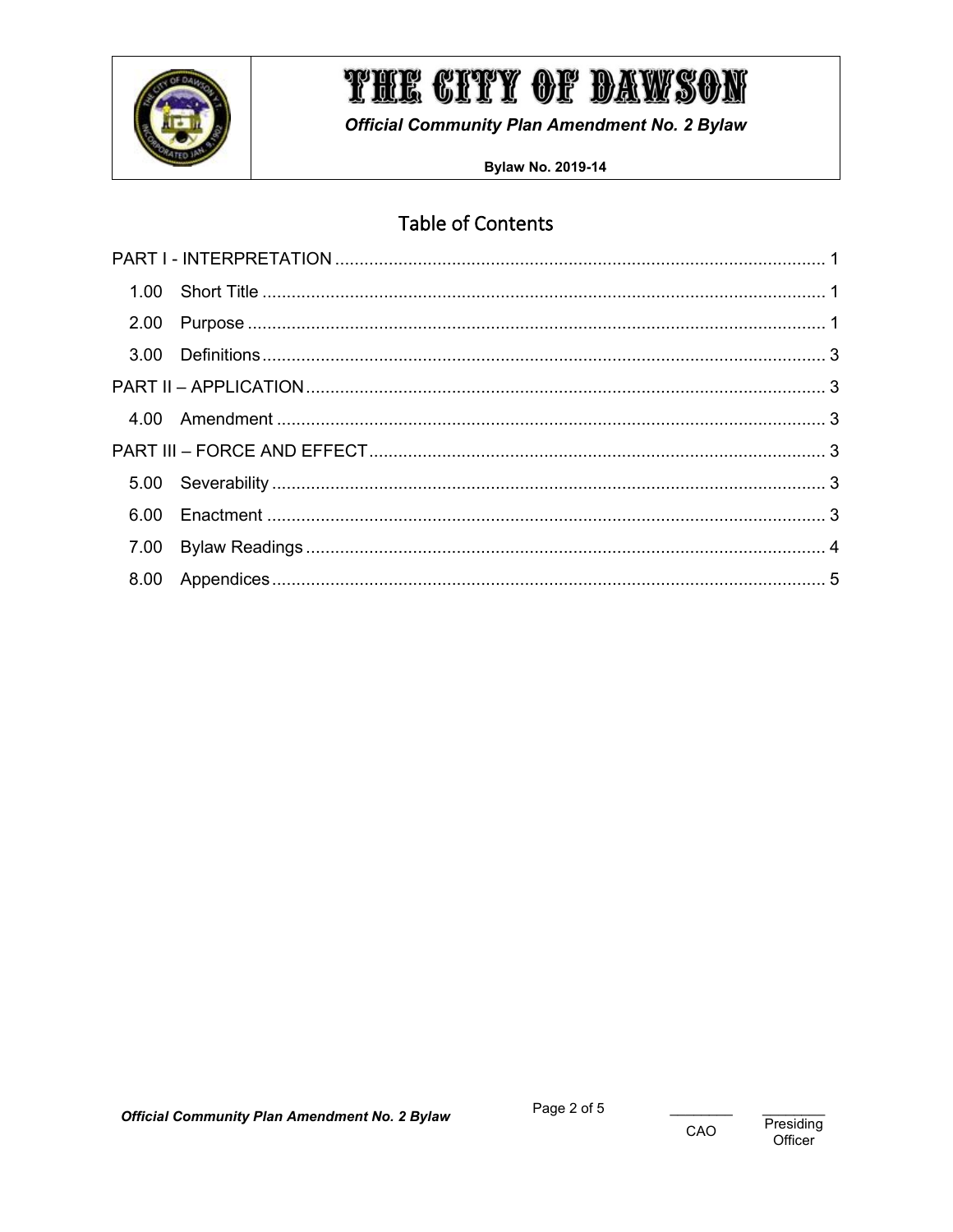

*Official Community Plan Amendment No. 2 Bylaw*

#### **Bylaw No. 2019-14**

### <span id="page-2-0"></span>**3.00 Definitions**

- 3.01 In this Bylaw:
	- (a) Unless expressly provided for elsewhere within this bylaw the provisions of the *Interpretations Act,* RSY 2002, c. 125, shall apply;
	- (b) "Bylaw Enforcement Officer" means a person employed by the City of Dawson to enforce bylaws;
	- (c) "CAO" means the Chief Administrative Officer for the City of Dawson;
	- (d) "city" means the City of Dawson;
	- (e) "council" means the Council of the City of Dawson;

### <span id="page-2-1"></span>**PART II – APPLICATION**

### <span id="page-2-2"></span>**4.00 Amendment**

4.01 This bylaw re-designates Block M, Ladue Estate and Lots 5, 9, and 10, Block H, Ladue Estate from Urban Residential to Downtown Core, as shown in Appendix 1.

## <span id="page-2-3"></span>**PART III – FORCE AND EFFECT**

### <span id="page-2-4"></span>**5.00 Severability**

5.01 If any section, subsection, sentence, clause or phrase of this bylaw is for any reason held to be invalid by the decision of a court of competent jurisdiction, the invalid portion shall be severed and the part that is invalid shall not affect the validity of the remainder unless the court makes an order to the contrary.

### <span id="page-2-5"></span>**6.00 Enactment**

6.01 This bylaw shall come into force on the day of the passing by Council of the third and final reading.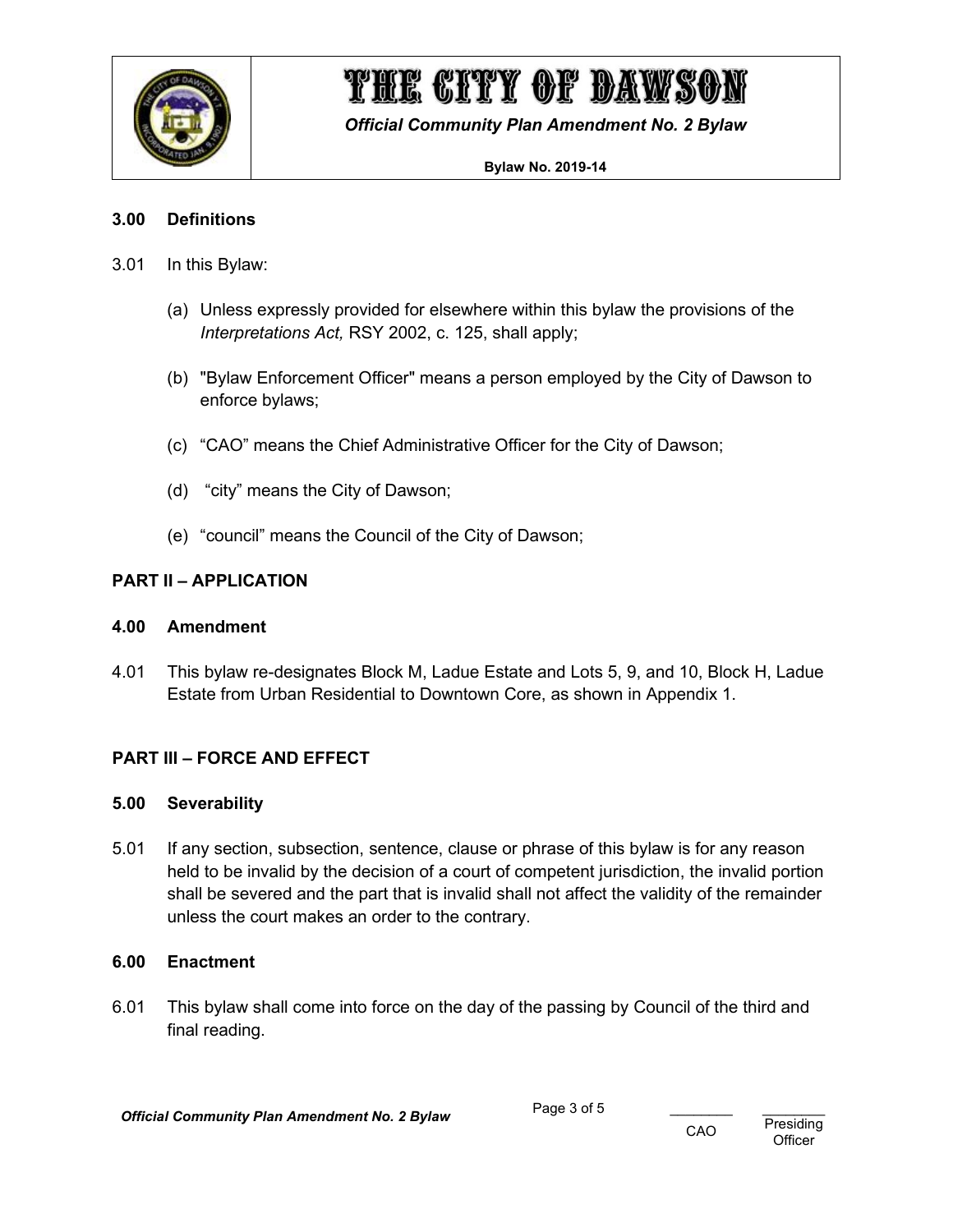

*Official Community Plan Amendment No. 2 Bylaw*

**Bylaw No. 2019-14**

# <span id="page-3-0"></span>**7.00 Bylaw Readings**

| <b>Readings</b>        | <b>Date of Reading</b>   |
|------------------------|--------------------------|
| <b>FIRST</b>           | <b>November 20, 2019</b> |
| MINISTERIAL NOTICE     | <b>January 21, 2020</b>  |
| <b>PUBLIC HEARING</b>  | <b>February 12, 2020</b> |
| <b>SECOND</b>          | <b>February 12, 2020</b> |
| MINISTERIAL APPROVAL   | May 7, 2020              |
| <b>THIRD and FINAL</b> | December 9, 2020         |

Original signed by

*Wayne Potoroka, Mayor Cory Bellmore, CAO*

**Presiding Officer Chief Administrative Officer**